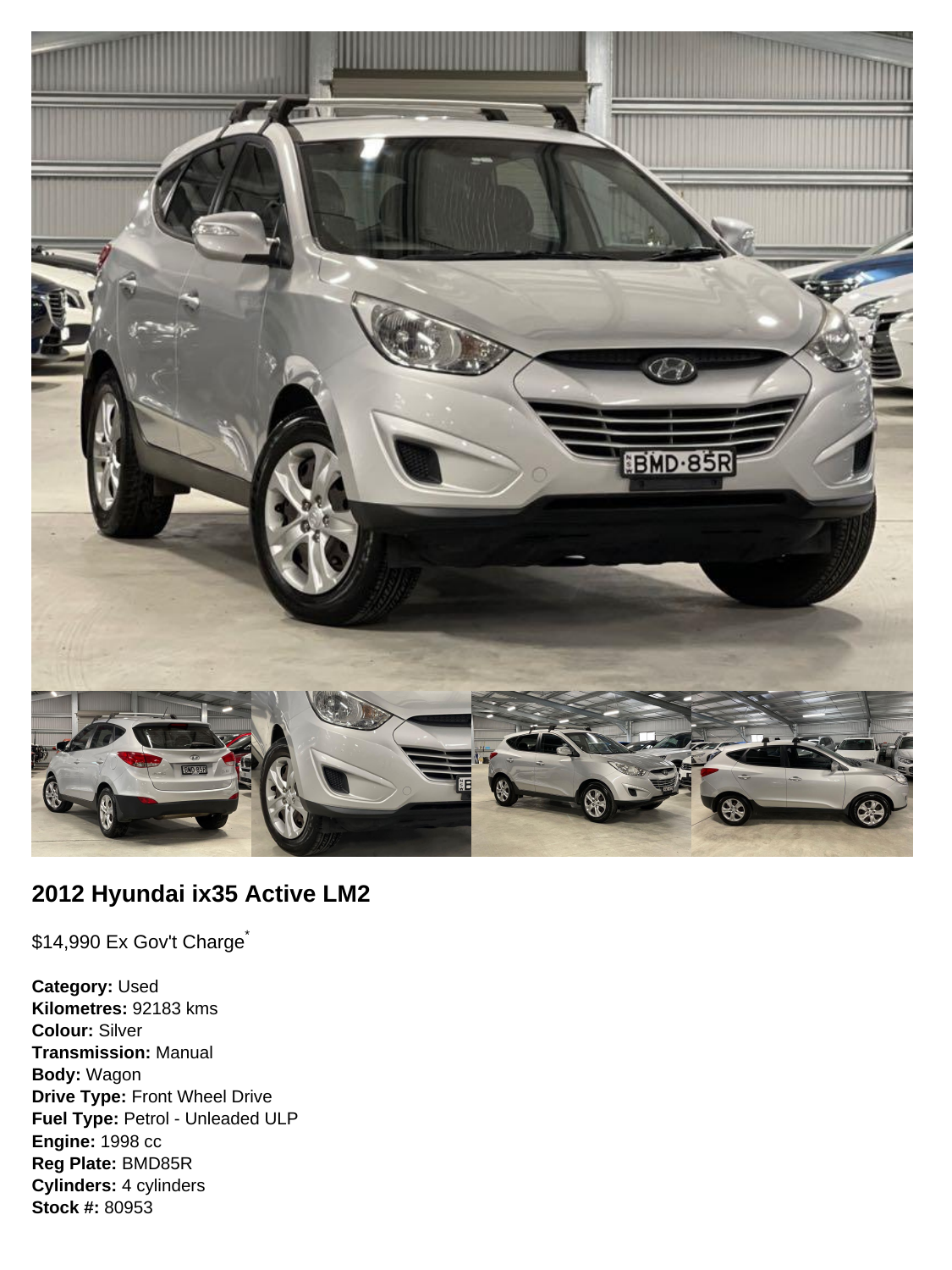#### **VIN:** KMHJT81BLDU542644

#### **Dealer: Lennock Outlet Centre**

**Address:** Offsite distribution centre, Hume **Phone:** 0419 707 797

## **Dealer Comments**

\*For inspection by appointment only, this vehicle is held at our off-site storage facility, please call or enquire now\*

Rare manual Hyundai iX35 medium SUV. Great value vehicle perfect for family transport. Cheap to run and fun to drive.

This well maintained vehicle was traded by a private owner and has full service history. These are in short supply, especially in this price range.

Also:

- Roof racks
- Tinted windows
- Bluetooth phone and music streaming
- All books and both keys

We are backed by a major ACT franchise dealer group and offer all the advantages and assurances that brings, but our low overhead, wholesale-direct -to-public approach means you make the savings!

Easy finance available TAP, along with a range of warranty options. Call or enquire now to inspect this vehicle.

\* If the price does not contain the notation that it is "Drive Away No More to Pay", the price may not include additional costs, such as stamp duty and other government charges. Please confirm price and features with the seller of the vehicle.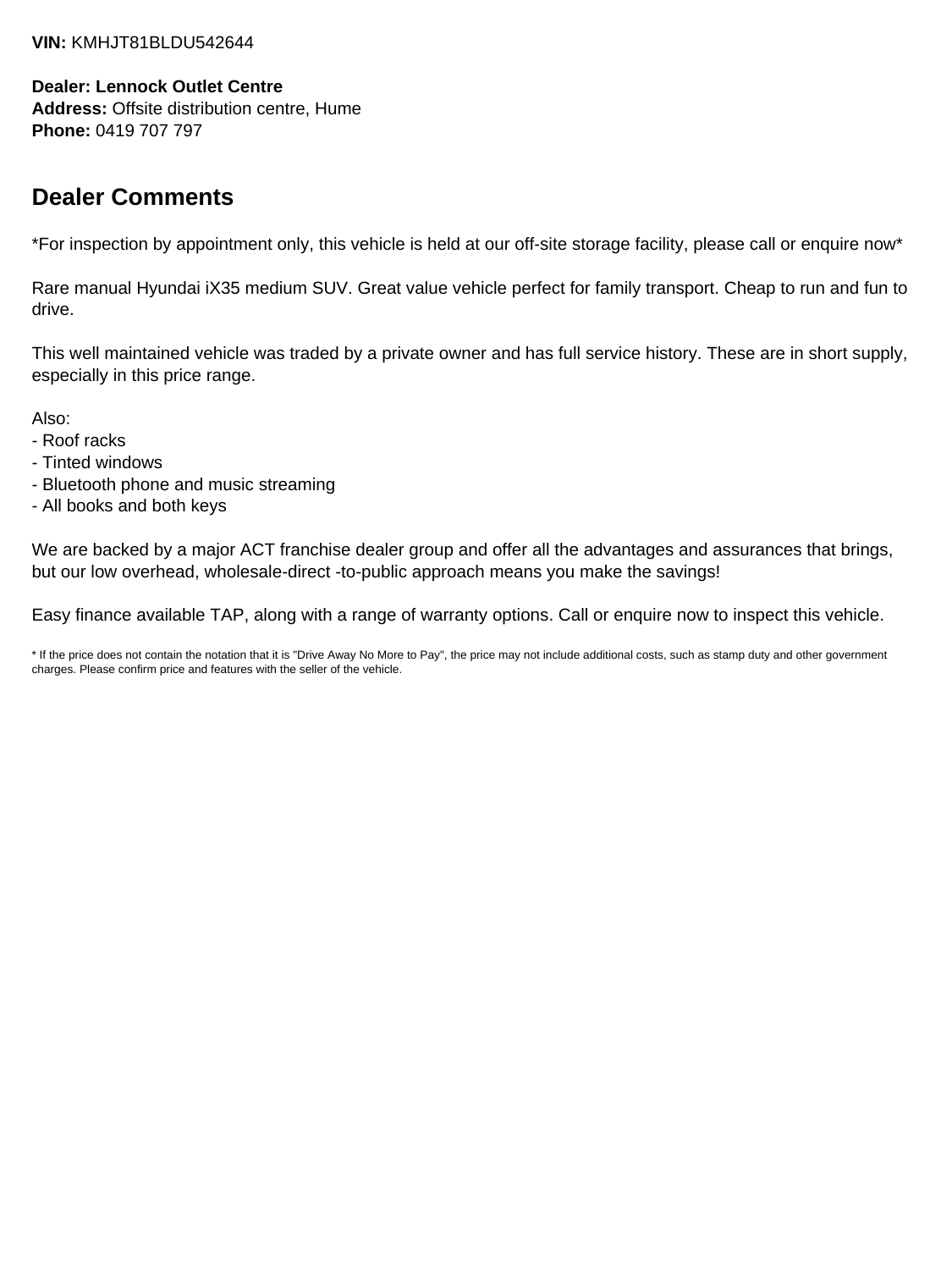## **Features and Specifications**

### **Audio, Visual & Communication**

Audio - Aux Input USB Socket Audio - Input for iPod Audio - MP3 Decoder **Bluetooth System** 

#### **Instruments & Controls**

Trip Computer

#### **Interior**

Trim - Cloth

### **Lights & Windows**

Fog Lamp/s - Rear **Headlamps - See me home** Headlamps - See me home

## **Safety & Security**

| Alarm                                            | ABS (Antilock Brakes)                        |
|--------------------------------------------------|----------------------------------------------|
| Central Locking - Once Mobile                    | Central Locking - Remote/Keyless             |
| Control - Electronic Stability                   | Control - Hill Descent                       |
| Control - Park Distance Rear                     | Control - Traction                           |
| <b>EBD (Electronic Brake Force Distribution)</b> | Engine Immobiliser                           |
| Hill Holder                                      | Airbag - Driver                              |
| Seatbelt - Adjustable Height 1st Row             | Seatbelt - Load Limiters 1st Row (Front)     |
| Seatbelt - Pretensioners 1st Row (Front)         | Seatbelts - Lap/Sash for 5 seats             |
| Airbag - Passenger                               | Airbags - Head for 1st Row Seats (Front)     |
| Airbags - Head for 2nd Row Seats                 | Airbags - Side for 1st Row Occupants (Front) |

#### **Seating**

Headrests - Adjustable 2nd Row x3 Seat - Height Adjustable Driver

## **Steering**

Adjustable Steering Col. - Tilt & Reach Multi-function Steering Wheel Power Steering - Electric Assist

## **Wheels & Tyres**

Spare Wheel - Full Size Steel

6 Speaker Stereo Audio - Aux Input Socket (MP3/CD/Cassette) CD Player CD Player CONSERVILLE CONTROL CONTROL CONTROL CONTROL CONTROL CONTROL CONTROL CONTROL CONTROL CONTROL CONTROL CONTROL CONTROL CONTROL CONTROL CONTROL CONTROL CONTROL CONTROL CONTROL CONTROL CONTROL CONTROL CONTRO

Power Windows - Front & Rear Rear View Mirror - Manual Anti-Glare

Headrests - Active 1st Row (Front) Manuscriptus Headrests - Adjustable 1st Row (Front) Seats - 2nd Row Split Fold Seats - Anti-submarining 1st Row (Front)